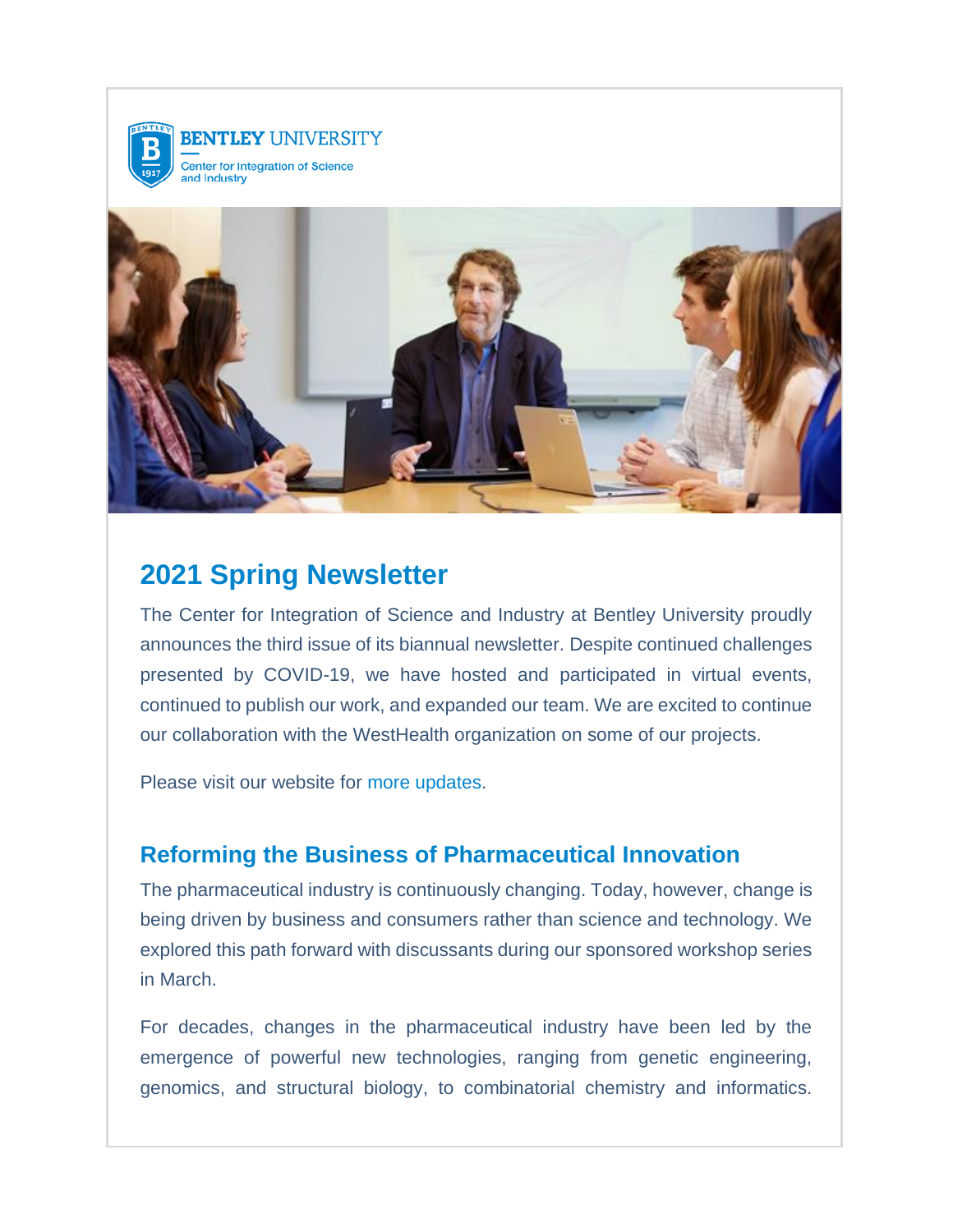Today, consumers, patients, employees, and taxpayers are driving innovation by demanding greater value from new medicines, patient-centered innovation, lower drug prices, increased corporate and governmental accountability, and a seat at the table as stakeholders in shaping the priorities, product portfolios, and profits of the biopharmaceutical industry.

A central theme of our workshops was articulated by Ed Freeman, who commented on the interdependency of the many stakeholders in the pharmaceutical business as well as the fallacy of separating the interests of business from those of society. These interdependencies were evident in new research described by Frank Lichtenberg, who demonstrated the ongoing impact of pharmaceutical innovation on longevity as well as by discussions of new therapies for previously untreatable diseases, the measurable value (QALYs) provided by new pharmaceutical products, and incremental innovations that improve compliance or offer therapeutic options to those not adequately treated by existing products. Interdependencies were also evident in discussions of the roles played by the public and private sector in drug development and measurement of the economic and health impacts of pharmaceutical innovation.

There are also many conflicts. Rick Alexander articulated this problem by asking what happens when the interests of shareholders and other stakeholders diverge. Cynthia Clark addressed the structures of corporate government, which can often be exploited to give shareholders disproportionate power over other stakeholders. These conflicts are manifest in the perception that drug prices are too high, that companies are too profitable, and that companies are profiteering from taxpayer investments in biomedical research; in the limited efficacy of many new therapies in clinical trials and limited progress towards addressing global health needs; in the exploitation of government-granted monopolies for new drugs and government funded research for shareholder benefit; and in the growing economic inequalities exacerbated by stock-based executive compensation and buybacks.

Among the issues addressed during the workshops was the need for greater transparency regarding the costs of developing and commercializing new drugs, the contributions of both the public and private sectors to pharmaceutical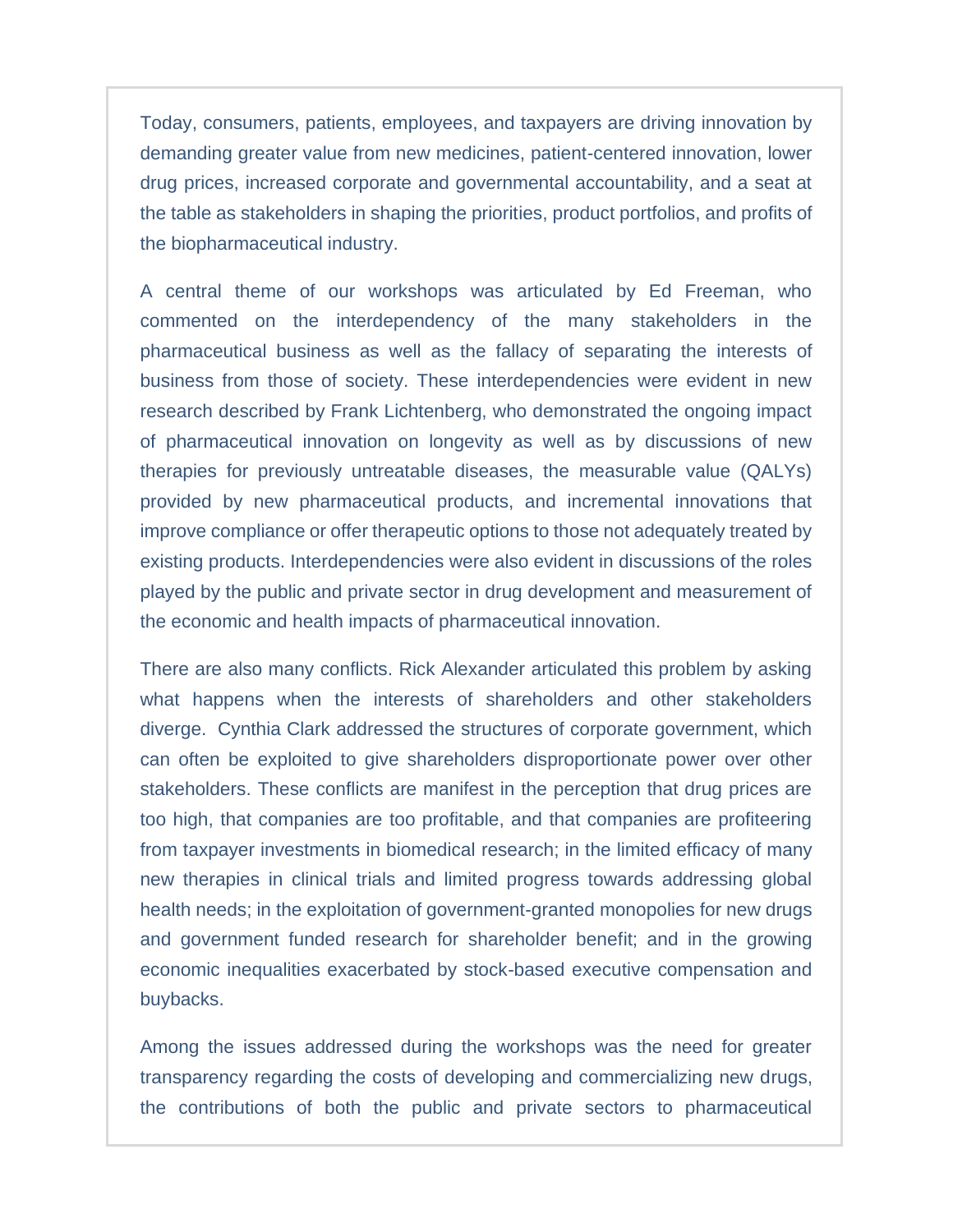innovation, the role of government-granted monopolies in pharmaceutical markets and profits, and the equity of the benefits that accrue to shareholders and other societal stakeholders. There was also discussion of the need to reformulate the balance of risk and reward associated with technology transfer, assure high standards of safety and efficacy of products granted expedited approvals, and to either rationalize or regulate drug pricing. Other themes were the need to better define the roles of public policy and market forces, the multiplex value arising from pharmaceutical innovation, and how to effectively invent, implement, and sustain meaningful changes without disrupting future innovation.

The roles of various stakeholders in pharmaceutical innovation provided a frame of reference throughout these discussions. Reforming the business of pharmaceutical industry requires that we recognize the contributions, capabilities, and constraints of many disparate stakeholders, respect that their interests and incentives often diverge, and fully realize the synergies between consumers, markets, science, healthcare, business, and government to provide benefits equitably to each stakeholder. The impetus for change is too urgent, the insights of science are too powerful, and the resources of industry are too great not to be optimistic about the future.

Please visit our [website](https://nam11.safelinks.protection.outlook.com/?url=https%3A%2F%2Fwww.bentley.edu%2Fcenters%2Fcenter-for-integration-science-and-industry%2Fevents&data=04%7C01%7Cjharrison%40bentley.edu%7C6b0fcf365f4f42c279c908d90a64fe4f%7C9030beae3cfc4788a9e2130204ff1f10%7C0%7C0%7C637552251163775809%7CUnknown%7CTWFpbGZsb3d8eyJWIjoiMC4wLjAwMDAiLCJQIjoiV2luMzIiLCJBTiI6Ik1haWwiLCJXVCI6Mn0%3D%7C1000&sdata=3YoFQLd1rSnF7SpfvO8pulma%2F4ExSjXWnhYQy5wERW4%3D&reserved=0) for more information about our workshops.

#### **Publications**

["Late-Stage Product Development and Approvals by Biotechnology Companies](https://nam11.safelinks.protection.outlook.com/?url=https%3A%2F%2Fwww.sciencedirect.com%2Fscience%2Farticle%2Fpii%2FS0149291820305221&data=04%7C01%7Cjharrison%40bentley.edu%7C6b0fcf365f4f42c279c908d90a64fe4f%7C9030beae3cfc4788a9e2130204ff1f10%7C0%7C0%7C637552251163775809%7CUnknown%7CTWFpbGZsb3d8eyJWIjoiMC4wLjAwMDAiLCJQIjoiV2luMzIiLCJBTiI6Ik1haWwiLCJXVCI6Mn0%3D%7C1000&sdata=9wrClmJlFuSZBkRS1g2a780sd7tcoYBrBiAcFoKhl7c%3D&reserved=0) 

[After Initial Public](https://nam11.safelinks.protection.outlook.com/?url=https%3A%2F%2Fwww.sciencedirect.com%2Fscience%2Farticle%2Fpii%2FS0149291820305221&data=04%7C01%7Cjharrison%40bentley.edu%7C6b0fcf365f4f42c279c908d90a64fe4f%7C9030beae3cfc4788a9e2130204ff1f10%7C0%7C0%7C637552251163775809%7CUnknown%7CTWFpbGZsb3d8eyJWIjoiMC4wLjAwMDAiLCJQIjoiV2luMzIiLCJBTiI6Ik1haWwiLCJXVCI6Mn0%3D%7C1000&sdata=9wrClmJlFuSZBkRS1g2a780sd7tcoYBrBiAcFoKhl7c%3D&reserved=0) [Offering, 1997-2016"](https://nam11.safelinks.protection.outlook.com/?url=https%3A%2F%2Fwww.sciencedirect.com%2Fscience%2Farticle%2Fpii%2FS0149291820305221&data=04%7C01%7Cjharrison%40bentley.edu%7C6b0fcf365f4f42c279c908d90a64fe4f%7C9030beae3cfc4788a9e2130204ff1f10%7C0%7C0%7C637552251163785803%7CUnknown%7CTWFpbGZsb3d8eyJWIjoiMC4wLjAwMDAiLCJQIjoiV2luMzIiLCJBTiI6Ik1haWwiLCJXVCI6Mn0%3D%7C1000&sdata=ptUNFiX2NE3eieiLS8n8BpOVdf%2FVEkQEv8G8hq7%2F3FQ%3D&reserved=0) reports that 319 biotech companies completed IPOs from 1997-2016, contributing to 367 phase 3 products and 144 approvals. Companies had a 78% probability of a product reaching phase 3 and a 52% probability of approval. Small-molecule drugs represented 74% of products reaching phase 3 and 78% of approvals. Reformulations represented 36% of phase 3 products and 46% of

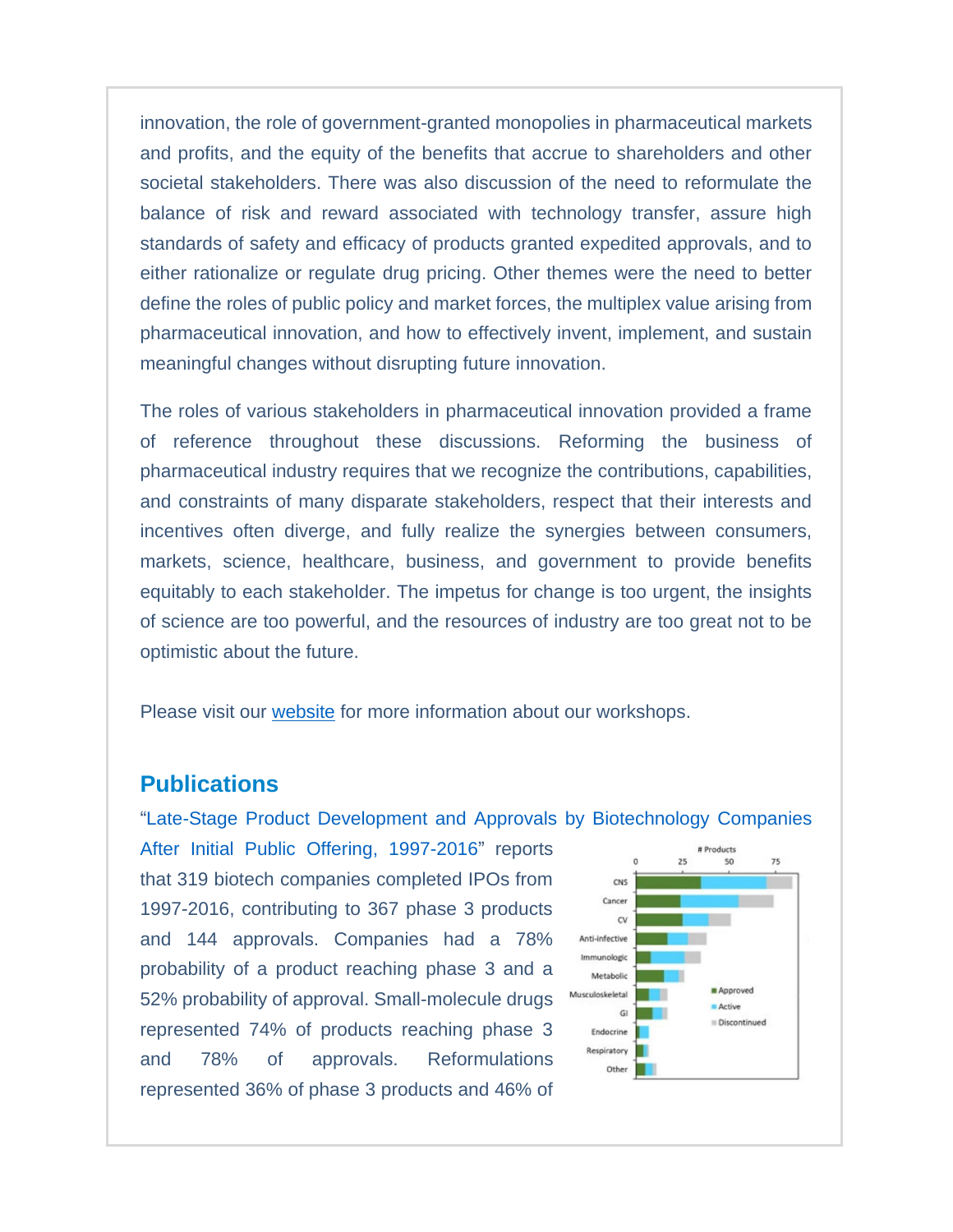approvals. Approvals included 78 new molecular entities (NMEs), of which 44% were first-in-class.

["Comparing long-term value creation after biotech and non-biotech IPOs, 1997-](https://nam11.safelinks.protection.outlook.com/?url=https%3A%2F%2Fjournals.plos.org%2Fplosone%2Farticle%3Fid%3D10.1371%2Fjournal.pone.0243813&data=04%7C01%7Cjharrison%40bentley.edu%7C6b0fcf365f4f42c279c908d90a64fe4f%7C9030beae3cfc4788a9e2130204ff1f10%7C0%7C0%7C637552251163795801%7CUnknown%7CTWFpbGZsb3d8eyJWIjoiMC4wLjAwMDAiLCJQIjoiV2luMzIiLCJBTiI6Ik1haWwiLCJXVCI6Mn0%3D%7C1000&sdata=fkvbJDPZYgUFhIYxjNo8xt0TgIEddpfmeQDGgUktoB0%3D&reserved=0)

[2016"](https://nam11.safelinks.protection.outlook.com/?url=https%3A%2F%2Fjournals.plos.org%2Fplosone%2Farticle%3Fid%3D10.1371%2Fjournal.pone.0243813&data=04%7C01%7Cjharrison%40bentley.edu%7C6b0fcf365f4f42c279c908d90a64fe4f%7C9030beae3cfc4788a9e2130204ff1f10%7C0%7C0%7C637552251163795801%7CUnknown%7CTWFpbGZsb3d8eyJWIjoiMC4wLjAwMDAiLCJQIjoiV2luMzIiLCJBTiI6Ik1haWwiLCJXVCI6Mn0%3D%7C1000&sdata=fkvbJDPZYgUFhIYxjNo8xt0TgIEddpfmeQDGgUktoB0%3D&reserved=0) reports that the financial structure of biotech companies is distinctly different from non-biotech companies. However, biotech and non-biotech companies had equivalent growth in market cap and shareholder value, and both cohorts exhibited a highrisk/high-reward pattern of return. We conclude that biotech company value creation after IPO resembles that of non-biotech companies.



["NIH funding for vaccine readiness before the COVID-19 pandemic"](https://nam11.safelinks.protection.outlook.com/?url=https%3A%2F%2Fwww.sciencedirect.com%2Fscience%2Farticle%2Fpii%2FS0264410X21002905&data=04%7C01%7Cjharrison%40bentley.edu%7C6b0fcf365f4f42c279c908d90a64fe4f%7C9030beae3cfc4788a9e2130204ff1f10%7C0%7C0%7C637552251163805793%7CUnknown%7CTWFpbGZsb3d8eyJWIjoiMC4wLjAwMDAiLCJQIjoiV2luMzIiLCJBTiI6Ik1haWwiLCJXVCI6Mn0%3D%7C1000&sdata=jgAXcs47JV2M%2BSnMjBYs6k0%2BoqkH1c%2F%2FU9qk3n1ftTs%3D&reserved=0) reports that

between 2000-2019, the NIH contributed \$17.2 billion towards published research on vaccine technologies, enabling the rapid development of COVID-19 vaccines. This supports the importance of sustained public sector funding for foundational technologies in the rapid response to emerging public health threats.



#### News & Events

In March 2018, we published a study on the "Contribution of NIH funding to new [drug approvals 2010–2016,"](https://nam11.safelinks.protection.outlook.com/?url=https%3A%2F%2Fwww.pnas.org%2Fcontent%2F115%2F10%2F2329&data=04%7C01%7Cjharrison%40bentley.edu%7C6b0fcf365f4f42c279c908d90a64fe4f%7C9030beae3cfc4788a9e2130204ff1f10%7C0%7C0%7C637552251163805793%7CUnknown%7CTWFpbGZsb3d8eyJWIjoiMC4wLjAwMDAiLCJQIjoiV2luMzIiLCJBTiI6Ik1haWwiLCJXVCI6Mn0%3D%7C1000&sdata=dYTseYI3jhpCkfPUdMQeJbBZawbxUR0ldui47F1w8G8%3D&reserved=0) demonstrating that every one of the 210 drugs approved in this time period traces its origin back to basic research supported by the NIH. The work, published in PNAS, continues to have an impact on public health policy. Michael Hiltzik wrote two articles in the LA Times referencing it in the context of the COVID-19 pandemic. The first [article,](https://nam11.safelinks.protection.outlook.com/?url=https%3A%2F%2Fwww.latimes.com%2Fbusiness%2Fstory%2F2020-11-16%2Fwho-owns-the-covid-vaccines&data=04%7C01%7Cjharrison%40bentley.edu%7C6b0fcf365f4f42c279c908d90a64fe4f%7C9030beae3cfc4788a9e2130204ff1f10%7C0%7C0%7C637552251163815793%7CUnknown%7CTWFpbGZsb3d8eyJWIjoiMC4wLjAwMDAiLCJQIjoiV2luMzIiLCJBTiI6Ik1haWwiLCJXVCI6Mn0%3D%7C1000&sdata=Vwmjm0SnUz1JkGevWcrUx1e7ADNqpBCLrAn1ghsPMls%3D&reserved=0) published in November 2020, quoted the study in the context of NIH funding support of those 210 new drugs approved from 2010-2016. The second [article,](https://nam11.safelinks.protection.outlook.com/?url=https%3A%2F%2Fwww.latimes.com%2Fbusiness%2Fstory%2F2021-01-04%2Fpfizer-moderna-covid-vaccine-profits&data=04%7C01%7Cjharrison%40bentley.edu%7C6b0fcf365f4f42c279c908d90a64fe4f%7C9030beae3cfc4788a9e2130204ff1f10%7C0%7C0%7C637552251163825781%7CUnknown%7CTWFpbGZsb3d8eyJWIjoiMC4wLjAwMDAiLCJQIjoiV2luMzIiLCJBTiI6Ik1haWwiLCJXVCI6Mn0%3D%7C1000&sdata=AE8e5OqXNIBF%2BsfJBNpaAJcK7ue73%2B4nk29weADO%2Bmw%3D&reserved=0) published in January 2021, highlighted the NIH involvement in COVID vaccine development and stated that "almost no drugs reach market in the US," citing our work.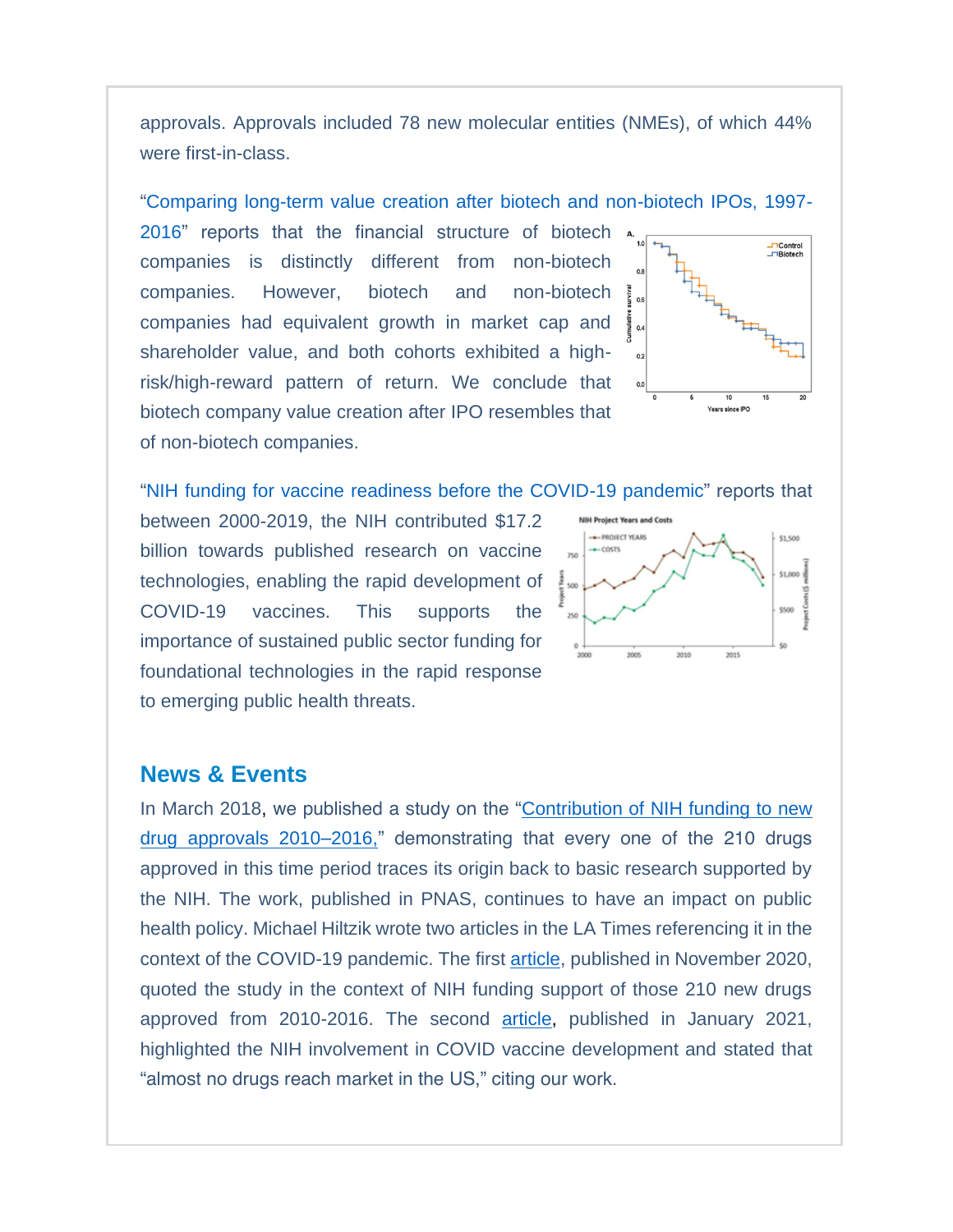Also in January, [Fred Ledley shared his insights](https://nam11.safelinks.protection.outlook.com/?url=https%3A%2F%2Facademicminute.org%2F2021%2F01%2Ffred-ledley-bentley-university-pharmaceutical-companies-profitability%2F&data=04%7C01%7Cjharrison%40bentley.edu%7C6b0fcf365f4f42c279c908d90a64fe4f%7C9030beae3cfc4788a9e2130204ff1f10%7C0%7C0%7C637552251163825781%7CUnknown%7CTWFpbGZsb3d8eyJWIjoiMC4wLjAwMDAiLCJQIjoiV2luMzIiLCJBTiI6Ik1haWwiLCJXVCI6Mn0%3D%7C1000&sdata=DSGCRd%2BxX%2FjbV6%2ByBraPImhXdQ7PTB9iBMy%2BhDxY4HQ%3D&reserved=0) on the profitability of pharmaceutical companies with The Academic Minute, a 2.5 minute daily module featuring university researchers from across the globe. Fred explained,

*"Are pharmaceutical companies excessively profitable? This question cannot be answered by comparing financial numbers, but requires us to ask what is*  fair or unfair and it requires us to understand what constitutes a successful *business, one that is capable of discovering and producing the drugs that the public needs. It also requires us to recognize that the drugs these companies produce are essential for people's lives, and that the affordability and availability of drugs is not only a business issue, but also an issue of social justice and even human rights."*

In February 2021, Fred Ledley joined Hannah Kuchler (Financial Times) as a copanelist for a discussion during a Bentley sponsored fireside chat, ["Economics and](https://nam11.safelinks.protection.outlook.com/?url=https%3A%2F%2Fvideos.bentley.edu%2Fmedia%2Ft%2F1_ibd2yn4w%2F65552731%3F_ga%3D2.73542166.50275103.1617809385-454024479.1617809385&data=04%7C01%7Cjharrison%40bentley.edu%7C6b0fcf365f4f42c279c908d90a64fe4f%7C9030beae3cfc4788a9e2130204ff1f10%7C0%7C0%7C637552251163835781%7CUnknown%7CTWFpbGZsb3d8eyJWIjoiMC4wLjAwMDAiLCJQIjoiV2luMzIiLCJBTiI6Ik1haWwiLCJXVCI6Mn0%3D%7C1000&sdata=v6y6AzCXMYCWw6awFSNn%2BNGYTVg9WZTqefBKjISjciw%3D&reserved=0)  [Politics of COVID-19 Vaccine Financing.](https://nam11.safelinks.protection.outlook.com/?url=https%3A%2F%2Fvideos.bentley.edu%2Fmedia%2Ft%2F1_ibd2yn4w%2F65552731%3F_ga%3D2.73542166.50275103.1617809385-454024479.1617809385&data=04%7C01%7Cjharrison%40bentley.edu%7C6b0fcf365f4f42c279c908d90a64fe4f%7C9030beae3cfc4788a9e2130204ff1f10%7C0%7C0%7C637552251163835781%7CUnknown%7CTWFpbGZsb3d8eyJWIjoiMC4wLjAwMDAiLCJQIjoiV2luMzIiLCJBTiI6Ik1haWwiLCJXVCI6Mn0%3D%7C1000&sdata=v6y6AzCXMYCWw6awFSNn%2BNGYTVg9WZTqefBKjISjciw%3D&reserved=0)" He explained the role of NIH funding in the development of COVID vaccines and how this technology transfers to industry.

### New Member Highlights

The Center for Integration of Science and Industry welcomed several new members to its team this year.



Juliana Harrison joined the Center as a Program Assistant in November 2020. She received her BS in Marketing and Liberal Studies (Health and Industry) from Bentley University and is pursuing an MBA. Her primary responsibilities consist of a variety of administrative, programming, and communications work to ensure smooth operation of the Center. This includes effective coordination and support of the

Center's meetings, events, filing system, publications, website, social media, and external relationships. She passionate about traveling and Italian cuisine.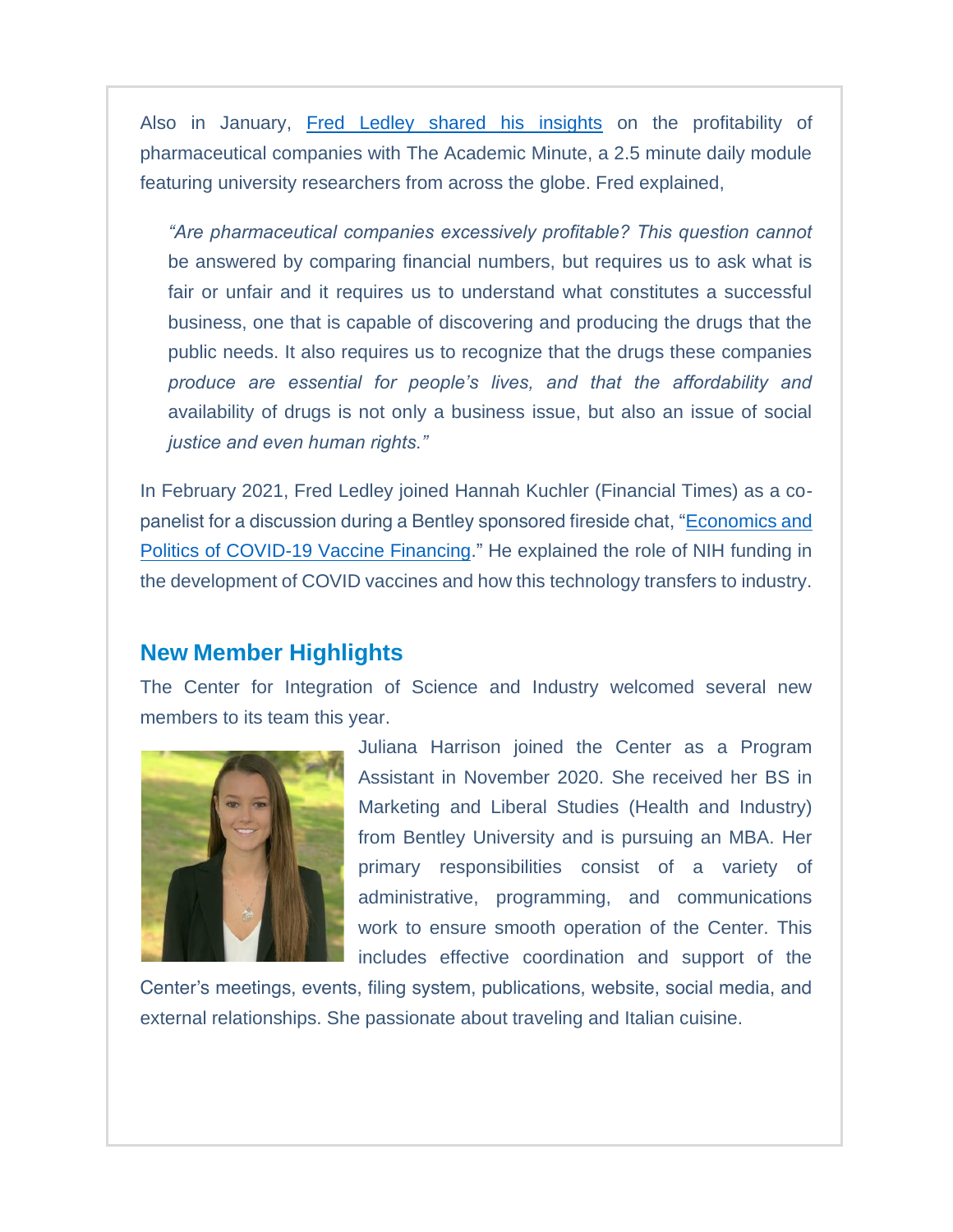

Edward W. Zhou, PharmD, joined the Center as a Post-Doctoral Fellow in February 2021. He received his Doctor of Pharmacy degree from Massachusetts College of Pharmacy and Health Sciences. During his predoctoral internship, Edward worked with Pfizer Global Regulatory Affairs in organizing internal and public information databases for the pending FDA Oncologic Drugs Advisory Committee review. During his

Newton-Wellesley Hospital rotation, Edward created adjustable python code packages for interpreting health outcome metrics from EPIC metadata. He has coauthored several peer-reviewed publications at Brigham and Women's Hospital, Harvard Medical School, which focus on the identification of drug targets and novel pharmacotherapeutics for neurological disorders. His activities include the integration of research algorithms into existing database frameworks and the improvement of search field functionality and accuracy to expand the scope of future research projects. He is also passionate about Indian cuisine, cycling, and video game modding.



Research assistant Sarah Al-Masri is pursuing a Bachelor's degree in Economics and Finance at Bentley University. She takes interest in Macroeconomics and Development Economics and her ultimate goal is to get her PhD. Sarah is interested in the Center's mission, specifically how science can create public and social value. At Bentley, she is a peer

tutor, a Worldview ambassador, and a member of the Bentley Open Market Committee and Women in Economics. She also plays the violin and is heavily involved in Alpha Psi Omega, the theater group at Bentley. Previously, Sarah has worked as a Broker Assistant (Intern) at AB Invest and a Market Risk Intern at Bank Al Etihad; both in Amman, Jordan, her hometown.